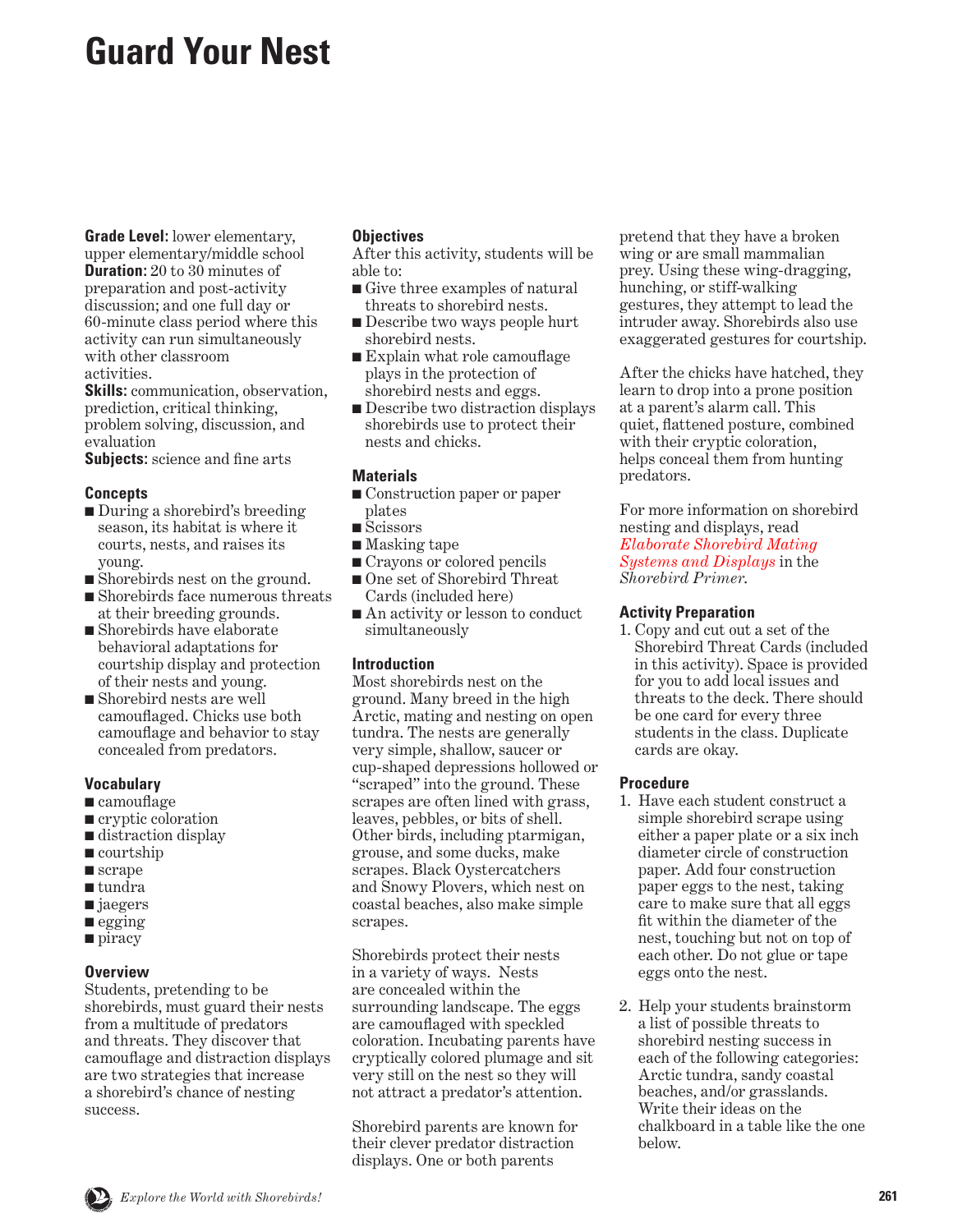

# **Threats to Nesting Shorebirds in Three Habitats**

| Arctic Tundra                                                                                                                | Sandy Coastal Beaches                                                                                                                                                                                                                                                                                                        | Grasslands                                                                                                                                                                     |
|------------------------------------------------------------------------------------------------------------------------------|------------------------------------------------------------------------------------------------------------------------------------------------------------------------------------------------------------------------------------------------------------------------------------------------------------------------------|--------------------------------------------------------------------------------------------------------------------------------------------------------------------------------|
| Predators: jaegers,<br>gulls, foxes, weasels,<br>etc.<br>Egging (collecting<br>eggs)<br>Hunting<br>Riding ATVs off<br>trails | People jogging and<br>walking unleashed dogs<br>on the beach<br>Children chasing flocks<br>of birds<br>Riding ATVs on the<br>heach<br>Jet Skiing close to the<br>shore<br>Unusually high tides<br>Oil spills<br>Predators: gulls, foxes,<br>raccoons, feral cats etc.<br>Litter<br>Habitat lost to beach<br>homes and hotels | Hunting<br>Predators like<br>falcons, foxes, etc.<br>Agricultural<br>pesticides<br>Habitat lost to<br>agriculture<br>Mowing and<br>harvesting equipment<br>Cattle over-grazing |

3. Explain that every student in the class is going to pretend to be a nesting shorebird. Their job is to protect their nests and eggs from environmental threats and predators (their other classmates). They may protect their nests in any way possible except physically touching the intruder. Help the class brainstorm acceptable ways to protect the nest and list their ideas on the board as a reminder. Here are some suggestions.

# **Ideas on How to Protect Your Nests**

- Hiding the nest
- Making the nest and the eggs the same color as their surroundings
- Staying very close to the nest so as to be aware of any danger that approaches
- Sitting very still and trying not to draw attention to yourself and your nest
- Gesturing at any threatening predator in such a way as to distract it from your nest (For the purpose of this activity, vocal calls may be considered part of a distraction display although they are not always present in actual shorebird distractions.)
- Distracting intruders by leading them away from the nest with some gesture or pretense
- 4. Explain that several students will secretly get a *Shorebird Threat Card* to use against the other "shorebirds" in the class. If they get a card, they must attempt to "attack" one nest by following the instructions on the card—to take one egg, all the eggs, or the entire nest with all the eggs. "Attackers" have all day to attack, but they must turn in their cards to the teacher as soon as they are successful. Remind the "attackers" that they also must continue to protect their own nests from other "attackers."

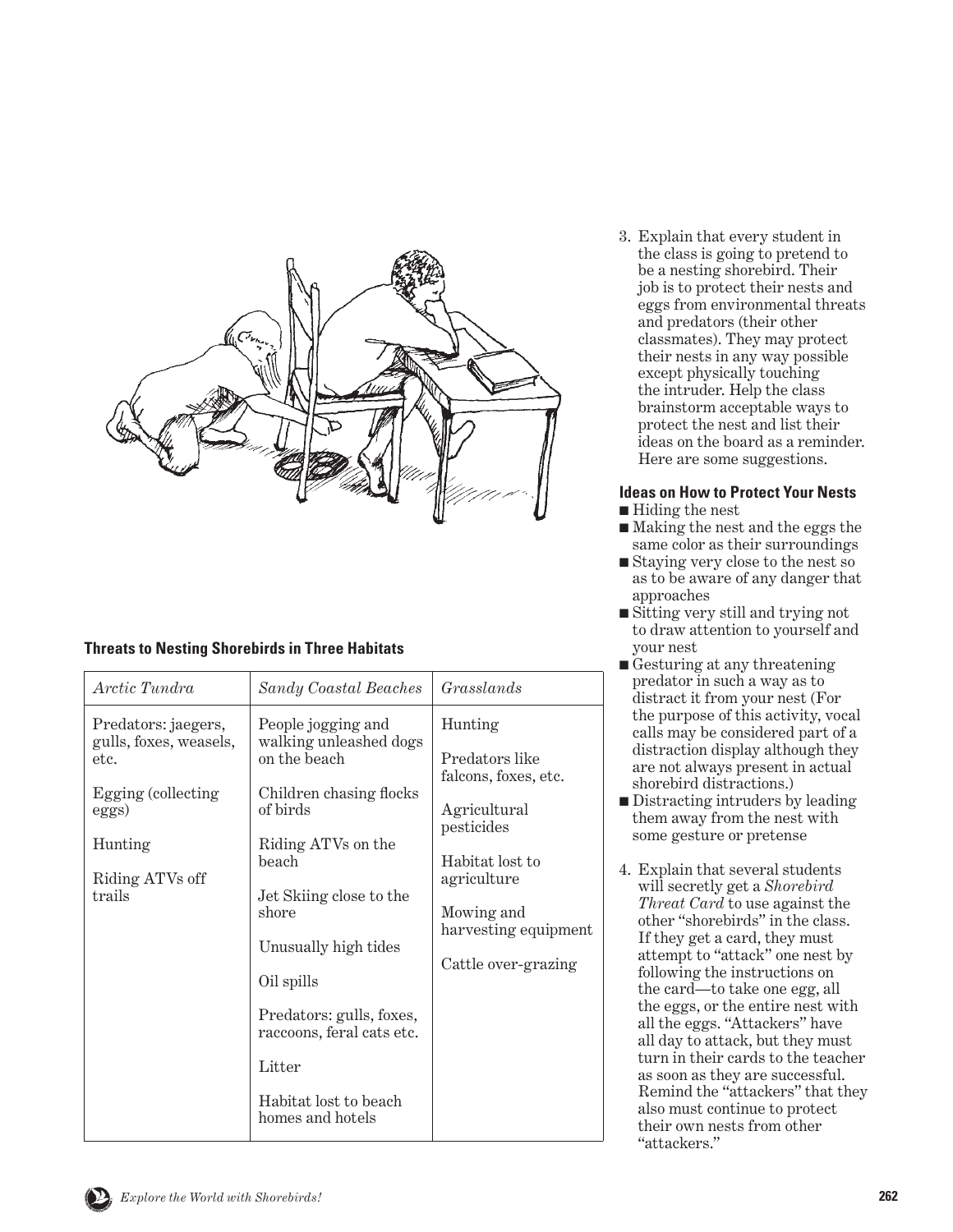## **Attackers Cannot**

- Touch the parent bird (In real life, parent shorebirds can fly away from a threat!)
- Attack during periods when the class is leaving or gone for recess, lunch, etc.
- 5. If a student "shorebird" senses an "attack" coming, the shorebird can protect its nest in any way without touching the "attacker." "Shorebirds" cannot pick up their nests. Birds may try to distract the "attacker" with talking or gesturing in some wild way. If a "shorebird" can distract the "attacker" long enough, he or she may move on to another unsuspecting classmate.
- 6. Instruct students to consider carefully where they should place their nests. They must be somewhere on the floor or a countertop, but not up high on top of cabinets (shorebirds are ground nesters). Tell students that the nests cannot be moved from their original location.
- 7. Encourage students to color their nests and eggs so they are well camouflaged. Instruct them to use a loop of masking tape to secure their nest (but not their eggs). Give the students time to carefully place their nests.
- 8. It is important to simulate a more natural state. Nesting shorebird parents also need to feed, preen, and guard their nests all at the same time. Predators also have to care for their young while at the same time hunting for prey. To accomplish this, hand out reading or worksheet assignments that

can be completed at the same time with some disruption. Other activities may also proceed during this time. Allow students to work together so that some talking and moving about is okay.

- 9. Discreetly hand out the *Shorebird Threat Cards* to about one-third of the class.
- 10. Quietly pass the *Shorebird Threat Cards* to other students as they are turned in. Let the activity proceed for as long as possible so that all the students have a chance to use their *Shorebird Threat Cards*.

#### **Example Game Scenarios**

Mona receives a *Shorebird Threat Card* that says "ATV." She watches for a good opportunity to attack an unguarded nest. Ten minutes later she notices that Daniel is across the room sharpening his pencil. Daniel comes back to discover his inattention has cost him of his eggs and nest. Mona puts all the eggs in her own nest and hands the card to the teacher, who later passes it to Sylvia. Daniel asks the teacher for more paper to make 4 new eggs.

Archie receives a *Shorebird Threat Card* that says "jaeger." He watches and waits for a good opportunity to "attack." Five minutes later he tries to sneak up to Chad's nest and snatch an egg. Chad and Larry see him coming their way and decide to distract him by asking him about last night's basketball game. To Chad's disappointment, Archie picks up one of Chad's eggs anyway, puts it in his own nest, and hands the card to the teacher. Chad may remember that he can choose to make another egg.

- 11. When the activity is over, ask students to count their eggs.
- 12. Discuss some of the following questions:
- Was the color of your nest important? Could you have concealed it better? Would you have chosen a different habitat?
- Did you lose time making a new nest or new eggs? Is time important to shorebirds? What might keep a second brood from fledging? (some possible answers are: insect hatch dies off, weather changes, and the parents' need to migrate.)
- Are humans effective predators? Why were human predators allowed to take only one egg? (Humans who egg frequently leave some eggs so that more shorebirds will be born.) What other human activities pose a threat to shorebird nests? (They may inadvertently drive over nests on the beach or the tundra with ATVs, get too close on Jet Skis or when walking or jogging nearby. Researchers and other people who find nests may leave a scent trail. Weasels can follow human scents, and ravens and magpies sometimes look for nests by watching people. If you find a nest, walk on past it in the same direction you were going. Don't leave a "v-shaped" scent-trail.)
- What happens to a shorebird nest if the parents are killed? What could kill them? Why are the parents in less danger than the eggs or chicks? (They can fly and they are experienced at avoiding predators.)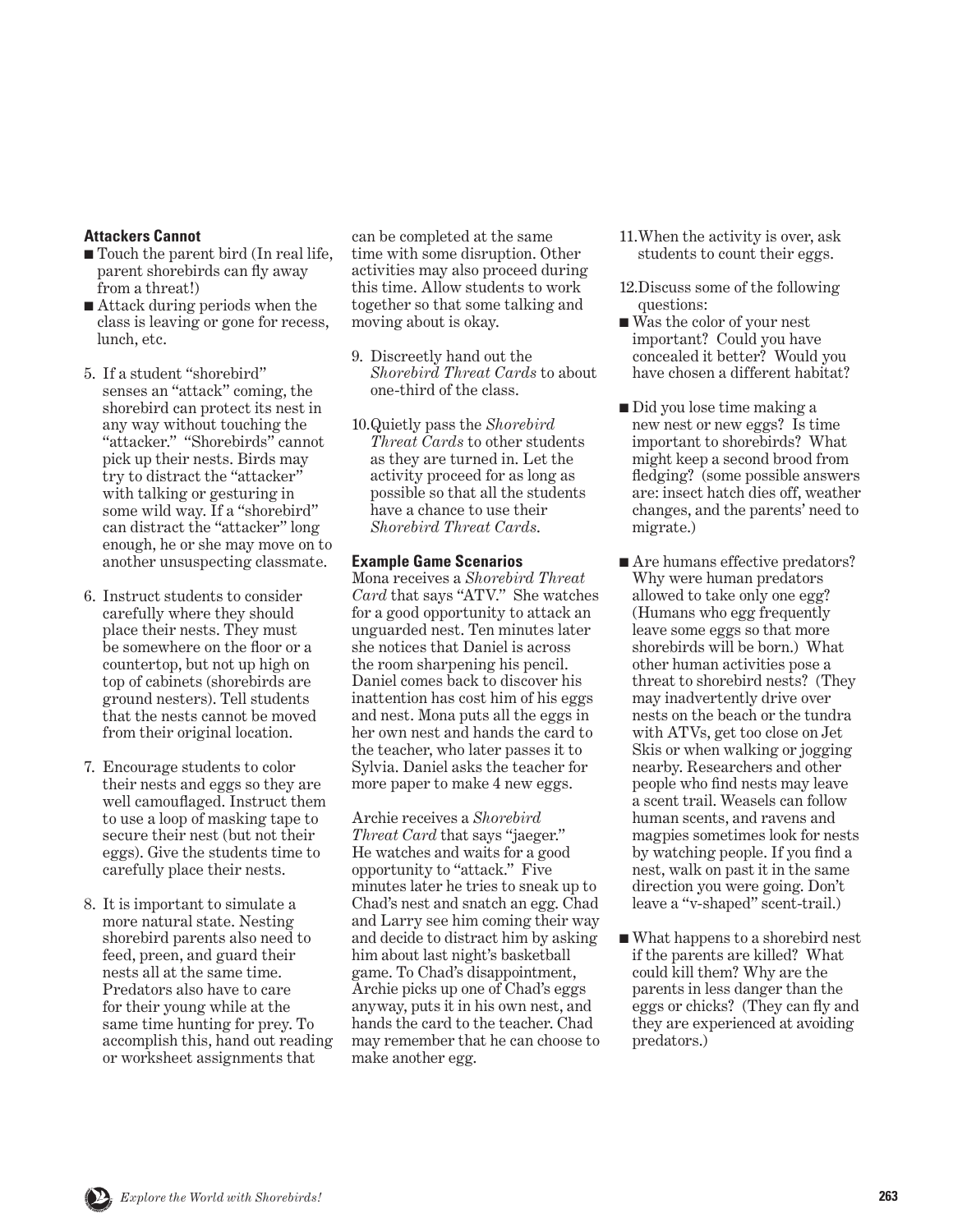■ Did you see any of your classmates work together to protect their eggs? Did distraction work? If not, why? (Card-holding predators wanted the egg more than whatever else was offered.) Why do birds use distraction displays? (A predator may be fooled into thinking that the distracting parent bird is injured and can be snatched easily.)

### **Additional Activities**

### **Cultural Connection**



Shorebird Egging: Ask students to research the sensitive issue of shorebird and seabird egging (the harvesting of eggs for subsistence purposes) in the Arctic.

Students can research how the Exxon Valdez oil spill affected nesting birds and the local communities.

*Shorebird Chick Development* Have students research the chick development for a particular shorebird species. How many eggs does this species lay? What type of nest does it build? How many days old are the chicks when they fledge? What do the chicks look like? What are the biggest threats these chicks encounter? How old are these shorebirds when they first breed? Have scientists determined the nesting success of this species? Ask older students to pick two shorebird species and compare and contrast the chick development information they find.

### *Volunteer to Guard Real Shorebird Nests*

If you live on the coast of the Atlantic or Pacific Flyways in the United States, you could help protect plover nests!

- Atlantic Flyway: Piping Plover – Volunteer Opportunitie*s [http:](http://pipingplover.fws.gov) [//pipingplover.fws.gov](http://pipingplover.fws.gov)*
- Pacific Flyway: Snowy Plover – Do an Internet search for Snowy Plovers with volunteers in quotes

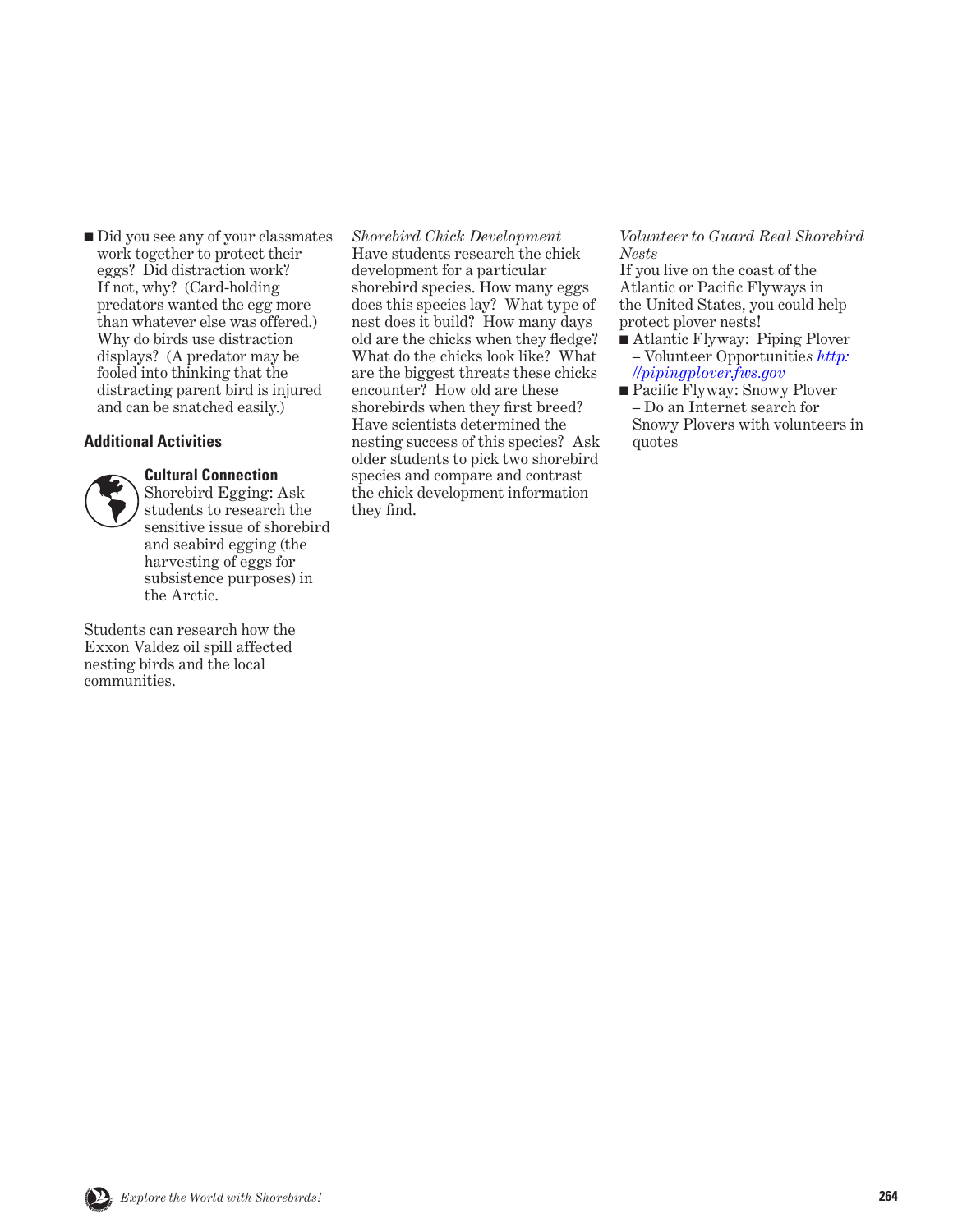# **Shorebird Threat Cards**

(Photocopy so there is one card for every three students.) (Write your own local examples on the blank cards.)

| <b>Predator Threat</b>                                                    | <b>Predator Threat</b>                                        | <b>Predator Threat</b>                                            | <b>Predator Threat</b>                                            |
|---------------------------------------------------------------------------|---------------------------------------------------------------|-------------------------------------------------------------------|-------------------------------------------------------------------|
| People<br>(Take one egg.)                                                 | Jaeger<br>(pronounced "yay-ger")<br>(Take one egg.)           | Fox<br>(Take one egg.)                                            | Weasel<br>(Take one egg.)                                         |
| <b>Predator Threat</b>                                                    | <b>Predator Threat</b>                                        | <b>Predator Threat</b><br>(Local)                                 | <b>Predator Threat</b><br>(Local)                                 |
| Gulls<br>(Take all the eggs.)                                             | Falcon<br>(Take one egg.)                                     |                                                                   |                                                                   |
| <b>Habitat Threat</b>                                                     | <b>Habitat Threat</b>                                         | <b>Habitat Threat</b>                                             | <b>Habitat Threat</b>                                             |
| Inexperienced<br>Parents<br>(Take one egg.)                               | Flooding<br>(Take the entire nest and<br>all the eggs.)       | Dangerous<br>Waves<br>(Take the entire nest and<br>all the eggs.) | Loss of<br>Habitat<br>(Take the entire nest and<br>all the eggs.) |
| <b>Habitat Threat</b>                                                     | <b>Habitat Threat</b><br>(Local)                              | <b>Habitat Threat</b><br>(Local)                                  | <b>Habitat Threat</b><br>(Local)                                  |
| Extra High<br><b>Tides</b><br>(Take the entire nest and<br>all the eggs.) |                                                               |                                                                   |                                                                   |
| <b>Human Threat</b>                                                       | <b>Human Threat</b>                                           | <b>Human Threat</b>                                               | <b>Human Threat</b>                                               |
| Egging<br>(Take one egg.)                                                 | <b>Hunting</b><br>(Take the entire nest and<br>all the eggs.) | Jet Skis<br>(Take all the eggs.)                                  | <b>ATVs</b><br>(Take the entire nest and<br>all the eggs.)        |